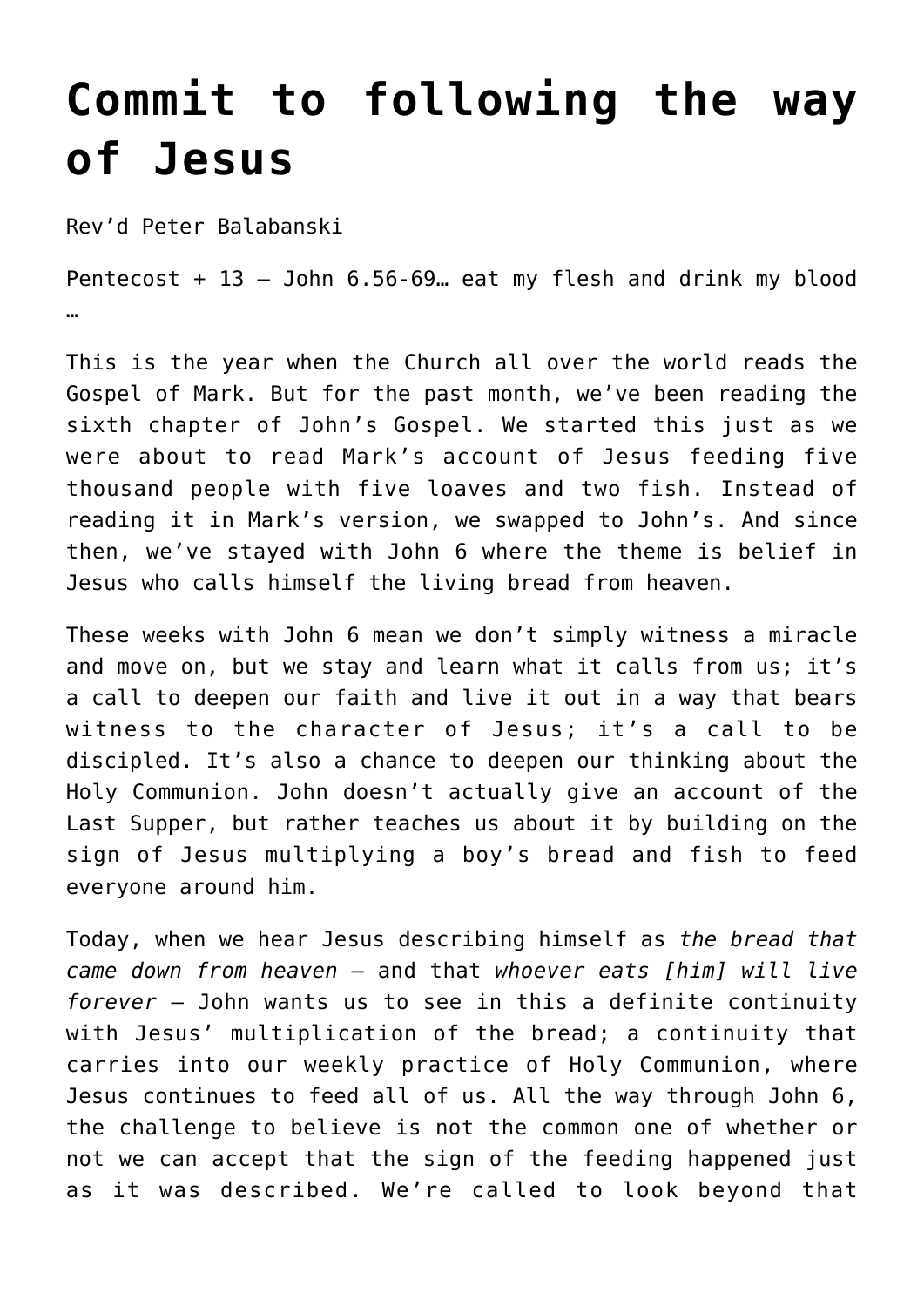question. We're called to respond to the one that the sign points to – we're called to respond to the call to believe in Jesus.

The sign directs us to give attention to the one who shows us what God is really like; the one who shows us God who provides for all, unconditionally, who loves all unconditionally; God whose providence multiplies grace, love and justice.

These characteristics are most perfectly shown in the life and witness of Jesus. So in John's Gospel, rather than a shared meal on the eve of the crucifixion, **it is the whole earthly life of Jesus which institutes the sacrament of the Eucharist.**

This means sharing in the Eucharistic meal means more than remembering or commemorating one particular event; rather, it's a sharing in all of Jesus' life, including ultimately his death and resurrection.' NISB 1920

One of the challenges of this chapter in John is the astonishing way Jesus expresses himself. *Those who eat my flesh and drink my blood abide in me and I in them*. We know that most people there found these words from Jesus very hard to hear. And that difficulty remains for many. Jesus says that HE is the food that gives life, not Manna or any other bread.

And it's through eating his flesh and drinking his blood (6.53-6) in the Eucharist that we fully share in him and that we embody him.*'* NISB 1920 We proclaim this in our Eucharistic prayers each week.

But the language of these prayers varies from church to church. There's plenty of variety; a whole continuum from HC/ the Eucharist being an act of remembrance and no more, to it being a literal partaking in Christ's flesh and blood. But across that spectrum, we agree that joining in HC/ the Eucharist embodies a relationship between Jesus and the believer which contains within it the promise of new life.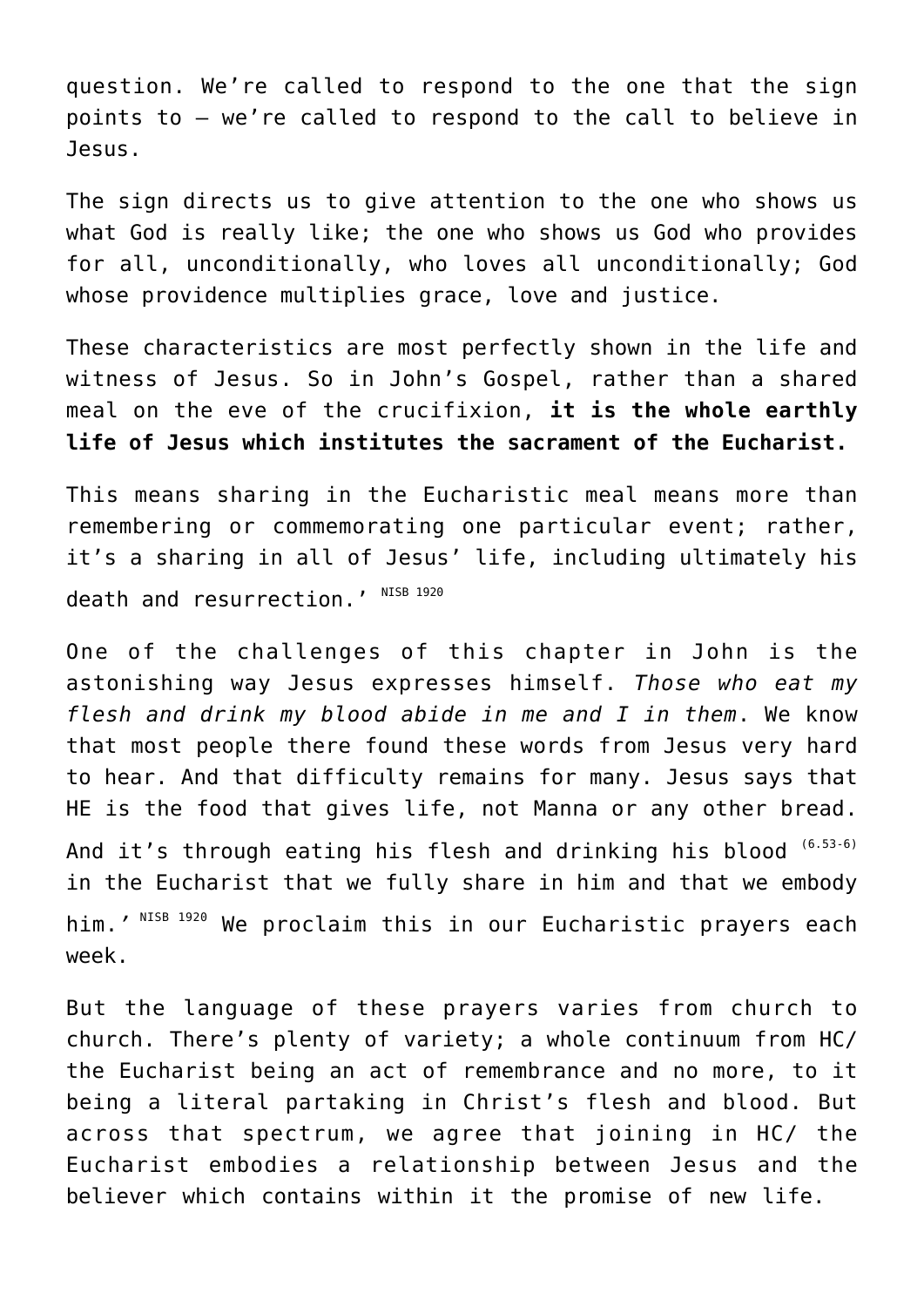John the Evangelist declares that Jesus is the flesh and blood Word of God – the almighty creator of the universe. Yet today, he also shows us how Jesus' most recent followers melt away appalled by his difficult call to eat his flesh and drink his blood. So Jesus is also the one who ends up abandoned to his first tiny band of disciples – and to us. Then Jesus addresses you and me directly. As he asks the twelve who remain with him, he also asks you and me *'Do you also wish to go away?'*

In this chapter and throughout John's Gospel, Jesus calls us to move from a faith based on miracles that fulfil our own physical needs to a faith that is total trust in him, and in his words; words that can appear foolish, absurd, impossible, even scandalous.

John 6 is a difficult passage for us all. Jesus leads us from the excitement and enthusiasm of star-struck, new discipleship to one of sustained mutual love and friendship; a discipleship that is more hidden and humble. It's the long road of choosing to be trustworthy, decent people; people who persist in believing that the cost of compassion and love, and the daily fight against injustice, greed and deceit abuse are sustained at a personal level by a lifelong commitment to following the way of Jesus. Are we prepared for that journey?

In God's providence, those first disciples were able to travel that road. Jesus says to such as these, *<sup>40</sup>This is indeed the will of my Father, that all who see the Son and believe in him may have eternal life; and I will raise them up on the last day.*

*Do you also wish to go away?* Simon Peter spoke for us when the challenge was most intense, **<sup>68</sup>** *…'Lord, to whom* can *we go? You have the words of eternal life*.

We go to Jesus – we go with Jesus; we follow him.

I pray that these six Sundays with the Bread of Life, the Word